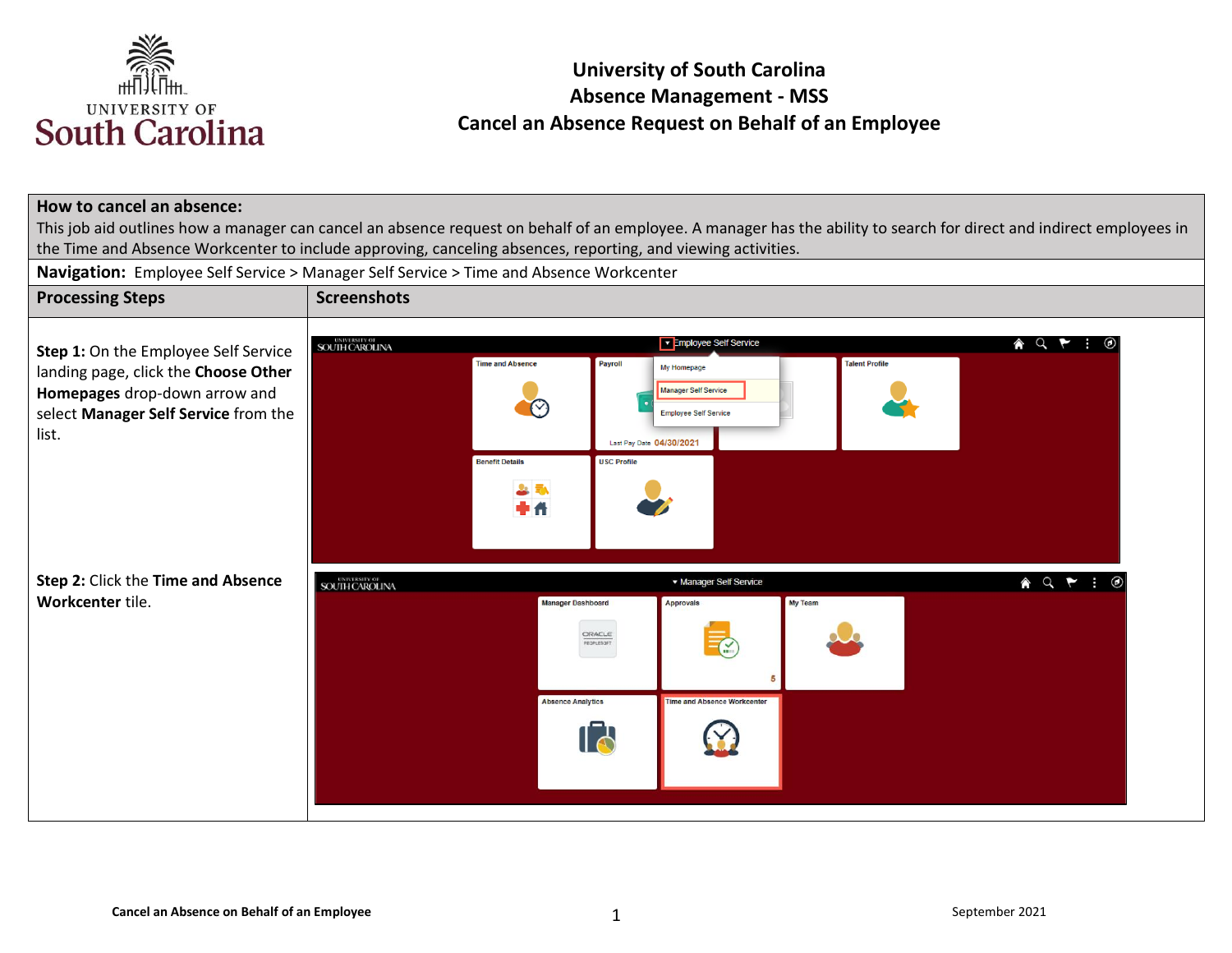

#### **Time and Absence Workcenter**

provides a central area to access the most used time and absence related activities. It enables managers to access various pages and keep multiple windows open while doing their daily work.

The activities provided within the Time and Absence Workcenter include Approving, Reporting, viewing time and absence related transactions, queries, and reports.

**Step 3:** Click the **Manage Time and Absence** drop-down arrow.

|                                  | Manager Self Service            |              |
|----------------------------------|---------------------------------|--------------|
| Scope                            |                                 | C₿           |
|                                  | • My Scope                      |              |
| - My Work                        |                                 |              |
| <b>Exceptions</b>                |                                 | $\checkmark$ |
| <b>Approvals</b>                 |                                 | $\checkmark$ |
| $\overline{\phantom{a}}$ Links   |                                 |              |
|                                  | <b>Approve Time and Absence</b> | $\checkmark$ |
|                                  | <b>Manage Time and Absence</b>  | $\vee$       |
| $\overline{\phantom{a}}$ Queries |                                 |              |
|                                  | Reports/Processes               |              |
|                                  |                                 |              |
|                                  |                                 | Ш            |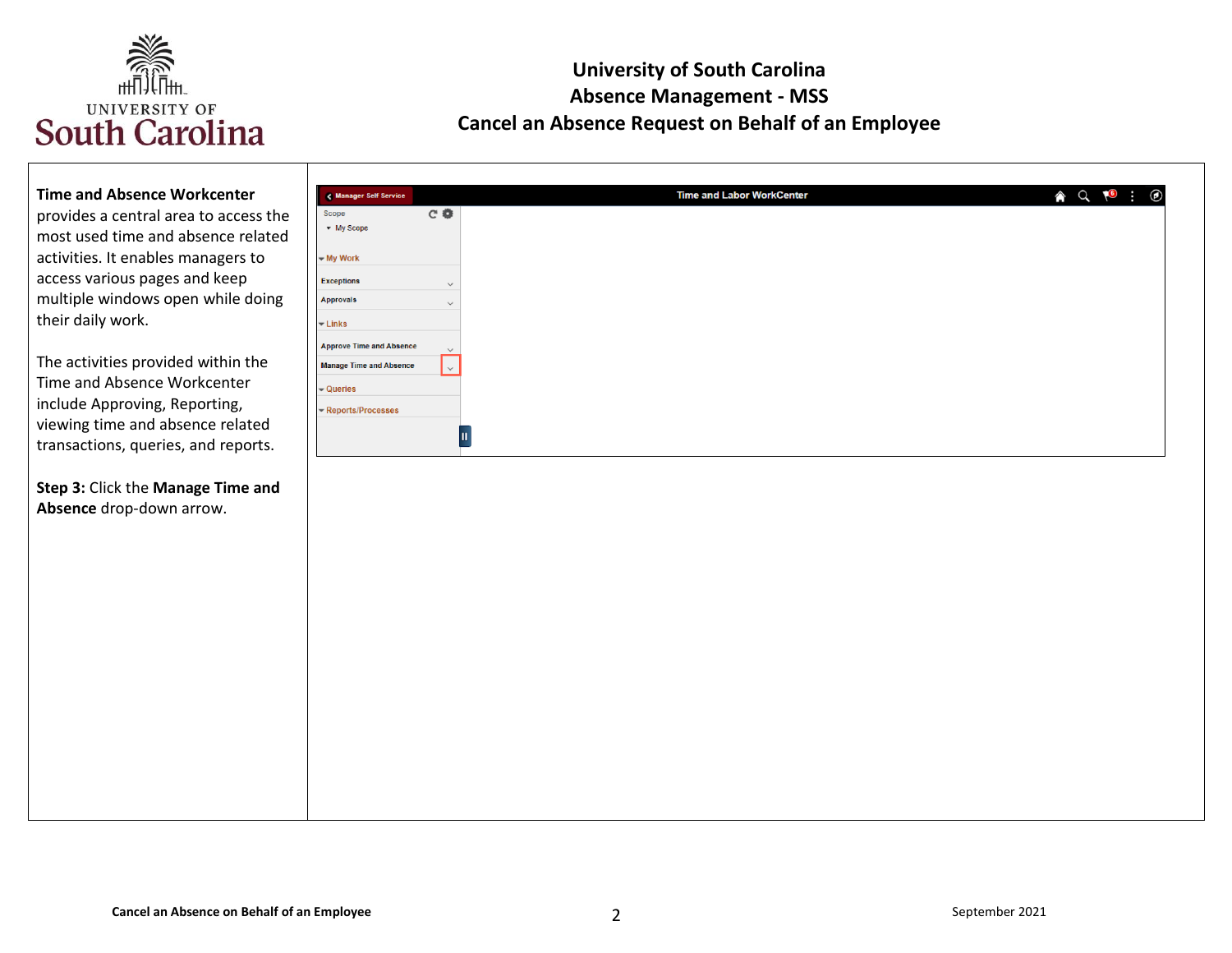

| Step 4: Click the Cancel Absences<br>option from the drop-down list.                                                                                                                                                                | <b>Cancel Absences</b><br>A Q :<br>$\odot$<br><b>K</b> Manager Self Service<br>$C$ $\Phi$<br>Scope<br>Empl ID X72<br>$\alpha$<br>• My Scope                                                                                                        |
|-------------------------------------------------------------------------------------------------------------------------------------------------------------------------------------------------------------------------------------|----------------------------------------------------------------------------------------------------------------------------------------------------------------------------------------------------------------------------------------------------|
| Step 5: Enter the employee's EMPL<br>ID (USCID) in the EMPL ID field.<br>If you don't know the employee's<br>EMPL ID (USCID), click the magnifying<br>glass to go to a search page. On that<br>page select the employee from a list | Clear<br>Search  <br>- My Work<br><b>Exceptions</b><br>$\checkmark$<br><b>Approvals</b><br>$\overline{\phantom{a}}$ Links<br><b>Approve Time and Absence</b><br>$\checkmark$<br><b>Manage Time and Absence</b><br>$\checkmark$<br><b>Timesheet</b> |
| or search by name.<br>Step 6: Click the Search button.                                                                                                                                                                              | <b>Payable Time Summary</b><br>Payable Time Detail<br><b>Leave and Compensatory Time</b><br>Weekly Time Calendar<br><b>Request Absence</b><br><b>View Absence Requests</b><br><b>Absence Balances</b><br><b>Cancel Absences</b><br>- Queries       |
|                                                                                                                                                                                                                                     | - Reports/Processes                                                                                                                                                                                                                                |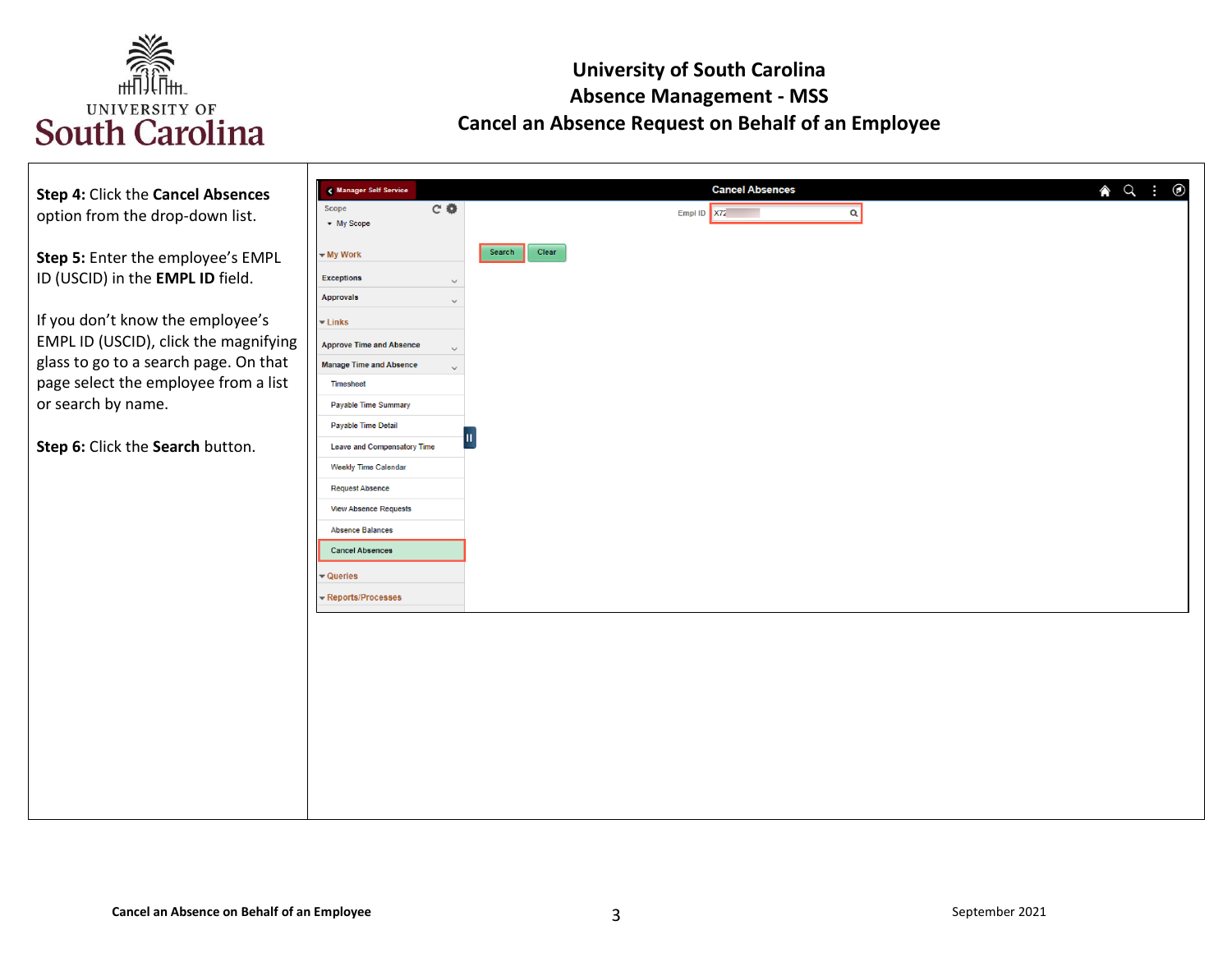

| Step 7: Click the Employee row.                                                                        | Manager Self Service<br>$C$ $\Phi$<br>Scope<br>• My Scope                                                                                                                                                                                            |                                                                                                                                    | <b>Cancel Absences</b><br>Empl ID X72<br><b>B B</b> | $\alpha$                                |                                            | $\land$ $\lor$ $\vdots$     | $\odot$                      |
|--------------------------------------------------------------------------------------------------------|------------------------------------------------------------------------------------------------------------------------------------------------------------------------------------------------------------------------------------------------------|------------------------------------------------------------------------------------------------------------------------------------|-----------------------------------------------------|-----------------------------------------|--------------------------------------------|-----------------------------|------------------------------|
|                                                                                                        | - My Work<br><b>Exceptions</b><br>$\checkmark$<br><b>Approvals</b><br>$\checkmark$<br><b>-Links</b><br><b>Approve Time and Absence</b><br>$\checkmark$<br><b>Manage Time and Absence</b><br>$\checkmark$<br><b>Timesheet</b><br>Payable Time Summary | Clear<br>Search<br><b>Select Employee</b><br>Name / Title / ID - Record<br>$B\epsilon$<br><b>Administrative Assistant</b><br>X7: 0 |                                                     | <b>Directs / Total</b><br>$rac{1}{2/2}$ | <b>Status / Type</b><br>Active<br>Employee | <b>Position</b><br>00137377 | 1 row<br>⇅                   |
| Here you will see a list of the                                                                        | Payable Time Detail<br>Ш<br>Leave and Compensatory Time<br><b>Weekly Time Calendar</b><br>Manager Self Service                                                                                                                                       |                                                                                                                                    | <b>Cancel Absences</b>                              |                                         |                                            |                             | $\land$ $\circ$ :<br>$\circ$ |
| employee's absence requests.<br>An absence may need to be canceled<br>due to changes in dates/hours or | $C$ $\Phi$<br>Scope<br>- My Scope<br>- My Work<br><b>Exceptions</b>                                                                                                                                                                                  | Bε<br>Administrative Coordinator I<br>Return to Select Employee<br><b>View Requests</b>                                            |                                                     |                                         | 1 row                                      |                             |                              |
| complete cancelation of the leave.<br>NOTE: Please ensure you have                                     | $\checkmark$<br><b>Approvals</b><br>$\checkmark$<br>$\overline{\phantom{a}}$ Links<br><b>Approve Time and Absence</b><br>$\checkmark$                                                                                                                | $\overline{\mathbf{r}}$<br><b>Annual Leave</b><br>Approved                                                                         |                                                     |                                         | 09/24/2021<br>$\rightarrow$<br>7.5 Hours   |                             |                              |
| communicated with the employee<br>regarding canceling this leave<br>request.                           | <b>Manage Time and Absence</b><br>$\checkmark$<br>Timesheet<br>Payable Time Summary<br>Payable Time Detail                                                                                                                                           |                                                                                                                                    |                                                     |                                         |                                            |                             |                              |
| Step 8: Click the absence request you                                                                  | <b>Leave and Compensatory Time</b>                                                                                                                                                                                                                   |                                                                                                                                    |                                                     |                                         |                                            |                             |                              |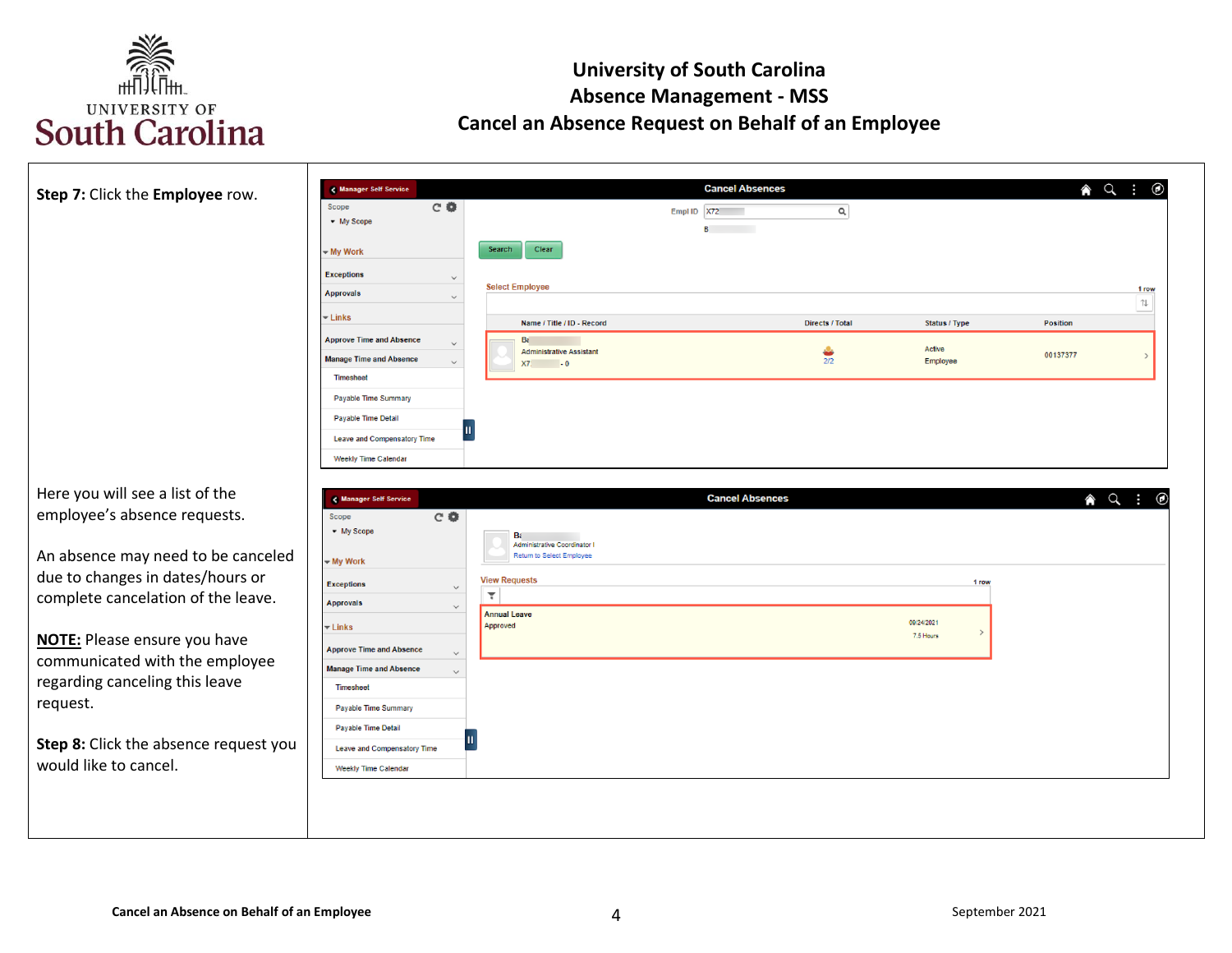

| Step 9: Click the Cancel Absence<br>button. | Manager Self Service<br>$C$ $\Phi$<br>Scope<br>• My Scope | $\land$ $\lor$ $\vdots$<br><b>Cancel Absence</b><br>$^{\circ}$<br>Ba<br>Administrative Coordinator I |
|---------------------------------------------|-----------------------------------------------------------|------------------------------------------------------------------------------------------------------|
|                                             | - My Work                                                 | Return to Cancel Absences                                                                            |
|                                             | <b>Exceptions</b><br>$\lor$                               | <b>Cancel Absence</b><br><b>Absence Details</b>                                                      |
|                                             | <b>Approvals</b><br>$\checkmark$                          | Absence Name Annual Leave                                                                            |
|                                             | $\blacktriangleright$ Links                               | Reason Personal<br>Start Date 09/24/2021                                                             |
|                                             | <b>Approve Time and Absence</b><br>$\checkmark$           | End Date 09/24/2021                                                                                  |
|                                             | <b>Manage Time and Absence</b><br>$\checkmark$            | Duration 7.50<br><b>Hours</b>                                                                        |
|                                             | Timesheet                                                 | <b>Status</b> Approved                                                                               |
|                                             | Payable Time Summary                                      | <b>Comments</b>                                                                                      |
|                                             | Payable Time Detail                                       | <b>Attachments</b>                                                                                   |
|                                             | <b>Leave and Compensatory Time</b>                        | You have not added any Attachments.                                                                  |
|                                             | <b>Weekly Time Calendar</b>                               | <b>Add Attachment</b><br><b>Cancel Details</b>                                                       |
|                                             | <b>Request Absence</b>                                    |                                                                                                      |
|                                             | <b>View Absence Requests</b>                              | Request As Employee                                                                                  |
|                                             | <b>Absence Balances</b>                                   | <b>Comments</b>                                                                                      |
|                                             | <b>Cancel Absences</b>                                    | <b>Request History</b>                                                                               |
|                                             | $\blacktriangleright$ Queries                             |                                                                                                      |
|                                             |                                                           |                                                                                                      |
|                                             |                                                           |                                                                                                      |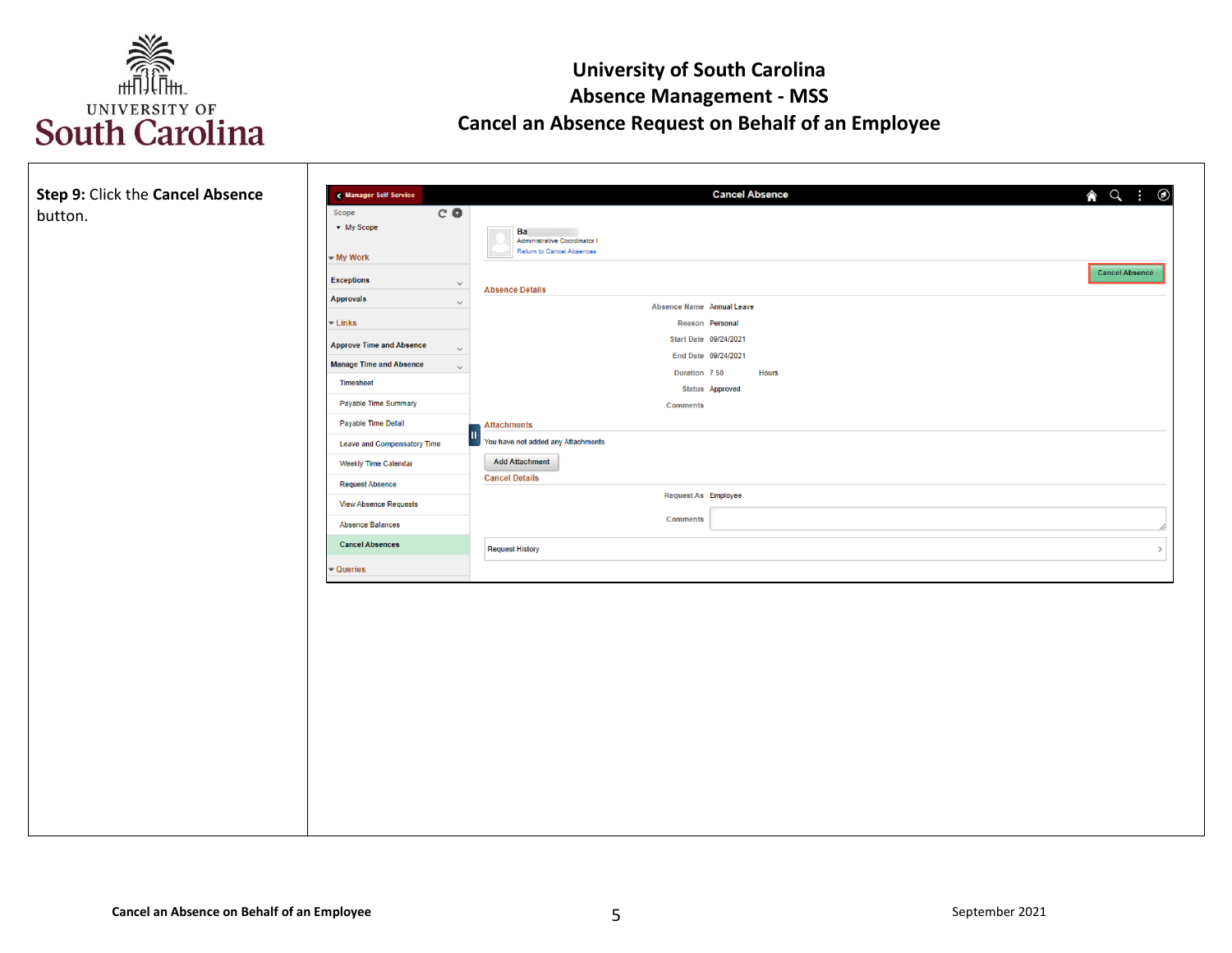

| Step 10: Click Yes to confirm that you | < Manager Self Service                   |                                                           | <b>Cancel Absence</b>                        | $\land$ Q $\colon$ $\circ$ |
|----------------------------------------|------------------------------------------|-----------------------------------------------------------|----------------------------------------------|----------------------------|
| are sure you want to cancel the        | $C$ $\Phi$<br>Scope                      |                                                           |                                              |                            |
| absence request.                       | • My Scope                               | B <sub>i</sub>                                            |                                              |                            |
|                                        |                                          | Administrative Coordinator I<br>Return to Cancel Absences |                                              |                            |
|                                        | - My Work                                |                                                           |                                              | <b>Cancel Absence</b>      |
|                                        | <b>Exceptions</b><br>$\checkmark$        | <b>Absence Details</b>                                    |                                              |                            |
|                                        | Approvals                                |                                                           | Absence Name Annual Leave                    |                            |
|                                        | $\overline{\phantom{a}}$ Links           |                                                           | Reason Personal                              |                            |
|                                        | <b>Approve Time and Absence</b>          |                                                           | Start Date 09/24/2021                        |                            |
|                                        | $\checkmark$                             |                                                           | End Date 09/24/2021                          |                            |
|                                        | <b>Manage Time and Absence</b><br>$\sim$ |                                                           | Duration 7.50<br>Hours                       |                            |
|                                        | Timesheet                                |                                                           | Status Approved                              |                            |
|                                        | Payable Time Summary                     |                                                           | Are you sure you want to Cancel this Absence |                            |
|                                        | Payable Time Detail                      | Attachments                                               | Request?                                     |                            |
|                                        | Leave and Compensatory Time              | Vou have not added any Attachments.                       | <b>No</b><br>Yes                             |                            |
|                                        | Weekly Time Calendar                     | <b>Add Attachment</b>                                     |                                              |                            |
|                                        | Request Absence                          | <b>Cancel Details</b>                                     |                                              |                            |
|                                        | View Absence Requests                    |                                                           | Request As Employee                          |                            |
|                                        |                                          |                                                           | Comments                                     |                            |
|                                        | Absence Balances                         |                                                           |                                              |                            |
|                                        | <b>Cancel Absences</b>                   | Request History                                           |                                              |                            |
|                                        |                                          |                                                           |                                              |                            |
|                                        |                                          |                                                           |                                              |                            |
|                                        |                                          |                                                           |                                              |                            |
|                                        |                                          |                                                           |                                              |                            |
|                                        |                                          |                                                           |                                              |                            |
|                                        |                                          |                                                           |                                              |                            |
|                                        |                                          |                                                           |                                              |                            |
|                                        |                                          |                                                           |                                              |                            |
|                                        |                                          |                                                           |                                              |                            |
|                                        |                                          |                                                           |                                              |                            |
|                                        |                                          |                                                           |                                              |                            |